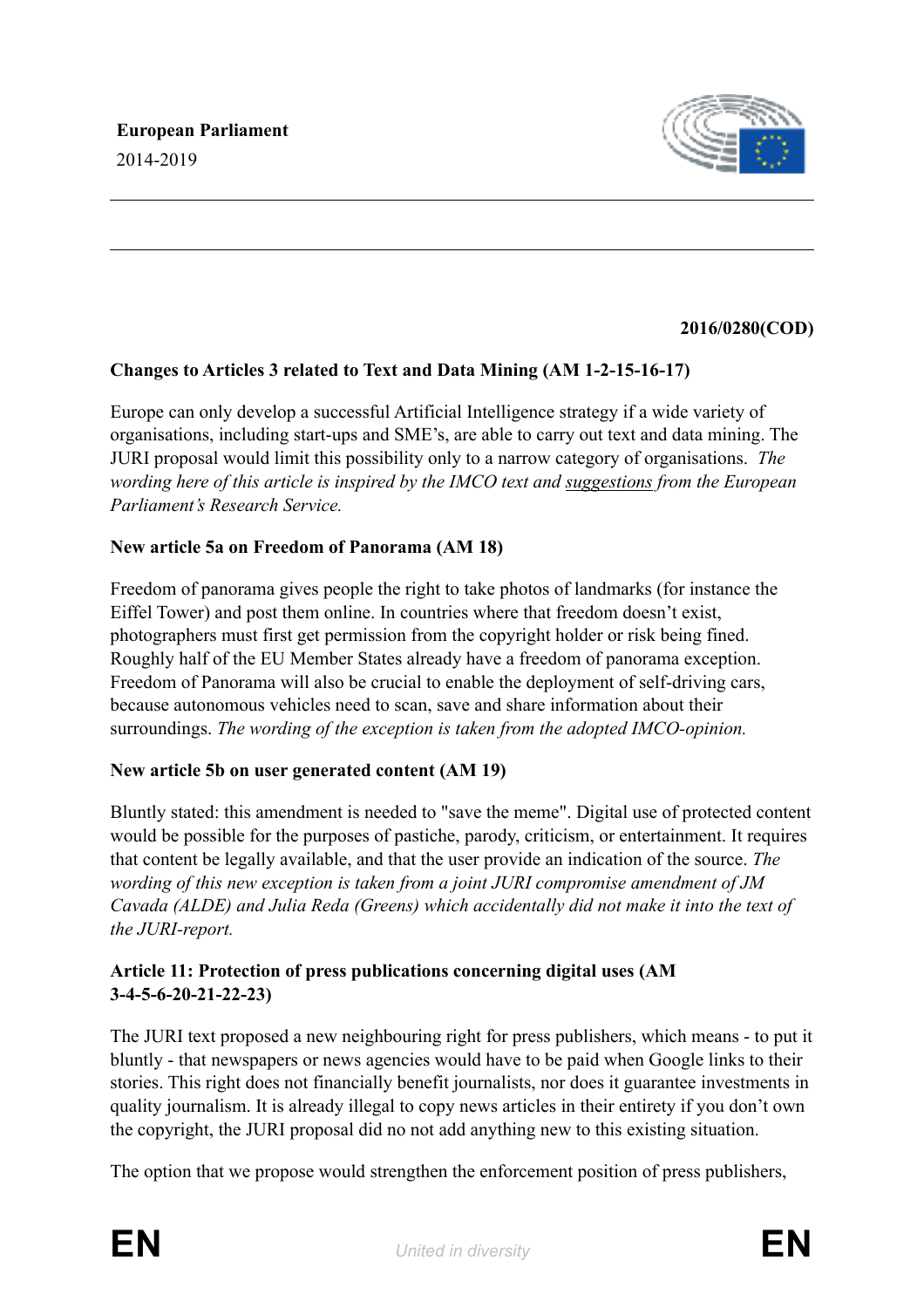giving them greater bargaining power. Press publications contain mostly text but also increasingly photographs and videos. Due to the large number of authors and rightholders involved in the creation of a press publication, licensing and enforcement of the rights in press publications are often complex and inefficient in the digital environment. Publishers may notably face difficulties when proving that they have been transferred or licensed the rights in such works and other subject-matter for the purposes of concluding licences or enforcing the rights in respect of their press publications. To facilitate the licensing and enforcement of the rights acquired vis-à-vis third parties, it is necessary to provide at Union level a presumption to allow the publisher to be regarded as the person entitled to conclude licences on and enforce the rights of reproduction and making available to the public concerning the digital use of the publication*. The amendments on article 11 are based on former EPP rapporteur Comodini Cacchia's idea in JURI, before she was replaced by Mr. Voss.* 

One extra feature that was not a part of Ms. Comodini's proposal was the idea that Member States would need to ensure that information society providers, such as Google, would need to respect the wish of a publisher to limit access to its content as expressed in a robots.txt file, which is a standard used by websites to communicate with web robots that crawl the internet for information. By doing this publishers would get more control over the online use of their works. They would be able to manage what parts of the website the robots index, for instance how much of an article would show up in the snippet that appears in Google News. This option would avoid the abuse of their content, without the need to create a separate right which has been rejected as a bad idea by 100s of copyright academics.

# **Article 13: Use of protected content by online content sharing service providers (AM 7-8-9-10-11-12-13-14-24-25-26)**

The goal of the copyright reform is to ensure that artists get better remunerated for the online use of their music (the so-called "value gap" argument). We are supportive of this goal, but did not endorse a) the broad scope of this article - as defined by the Commission proposal or the JURI text, b) the negative impact that it would have on SME's, c) the disproportionate impact it would have on fundamental rights (the "upload filter"), d) the inconsistency with the language of the e-commerce directive (as reflected in the IMCO-opinion). We are supportive of the IMCO-text, and would vote in favour of that text on a voting list. In case there is no majority for that text we propose the following proportionate solution, which would limit the scope of the proposal to active platforms which give access to audio-visual content only (in legalese: phonograms, broadcasts, films or musical works). This type of platforms become a de facto distributor of audiovisual content in competition with other licensed-content platforms such as Spotify: i.e YouTube would be covered here. Image storing services, Wikipedia or software sharing platforms would not be covered for example. This option clarifies when these platforms communicate to the public, and subsequently need to take appropriate measures to ensure the functioning of licensing agreements. It rules out the use of an upload filter.

*This text is based on the IMCO recitals and the JURI text.*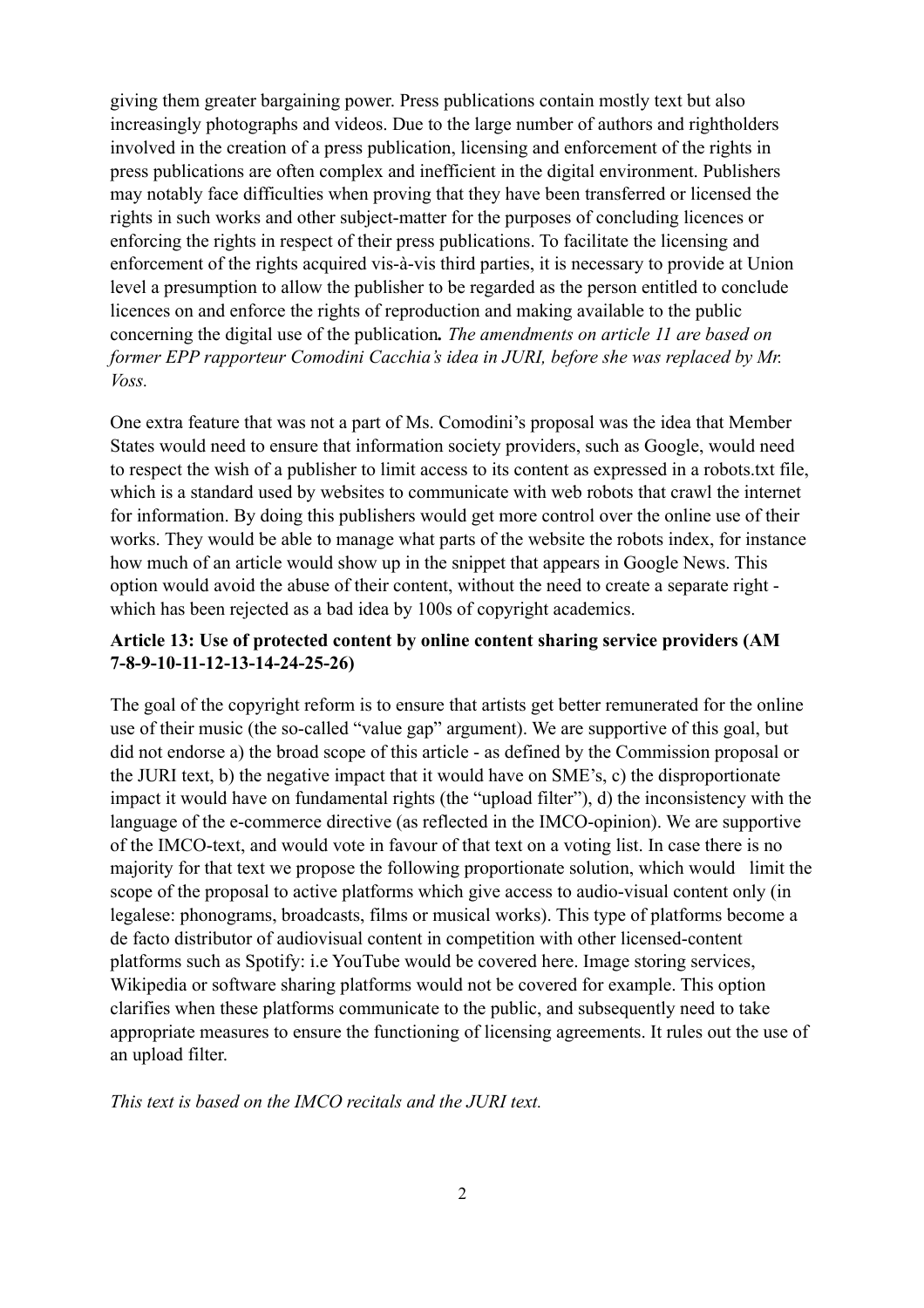## **Amendment 1 (IMCO 4)**

# **Proposal for a directive Recital 8**

### *Text proposed by the Commission Amendment*

(8) New technologies enable the automated computational analysis of information in digital form, such as text, sounds, images or data, generally known as text and data mining. Those technologies allow *researchers to process* large amounts of information to gain new knowledge and discover new trends. Whilst text and data mining technologies are prevalent across the digital economy, there is widespread acknowledgment that text and data mining can in particular benefit the research community and in so doing encourage innovation. However, in the Union, *research organisations such as universities and research institutes* are confronted with legal uncertainty as to the extent to which they can perform text and data mining of content. In certain instances, text and data mining may involve acts protected by copyright and/or by the sui generis database right, notably the reproduction of works or other subjectmatter and/or the extraction of contents from a database. Where there is no exception or limitation which applies, an authorisation to undertake such acts would be required from rightholders. *Text and* data mining *may also be* carried out in relation to mere facts or data which are not protected by copyright *and in such instances no authorisation would be required*.

(8) New technologies enable the automated computational analysis of information in digital form, such as text, sounds, images or *any other type of* data, generally known as text and data mining. Those technologies allow *the processing of* large amounts of *digitally stored* information to gain new knowledge and discover new trends. Whilst text and data mining technologies are prevalent across the digital economy, there is widespread acknowledgment that text and data mining can in particular benefit the research community and in so doing encourage innovation. However, in the Union, *individuals, public and private entities who have legal access to content* are confronted with legal uncertainty as to the extent to which they can perform text and data mining of content. In certain instances, text and data mining may involve acts protected by copyright and/or by the sui generis database right, notably the reproduction of works or other subject-matter and/or the extraction of contents from a database. Where there is no exception or limitation which applies, an authorisation to undertake such acts would be required from rightholders. *No authorisation would be required in cases where text or* data mining *is* carried out in relation to mere facts or data which are not protected by copyright. *The right to read is in effect the same as the right to mine.*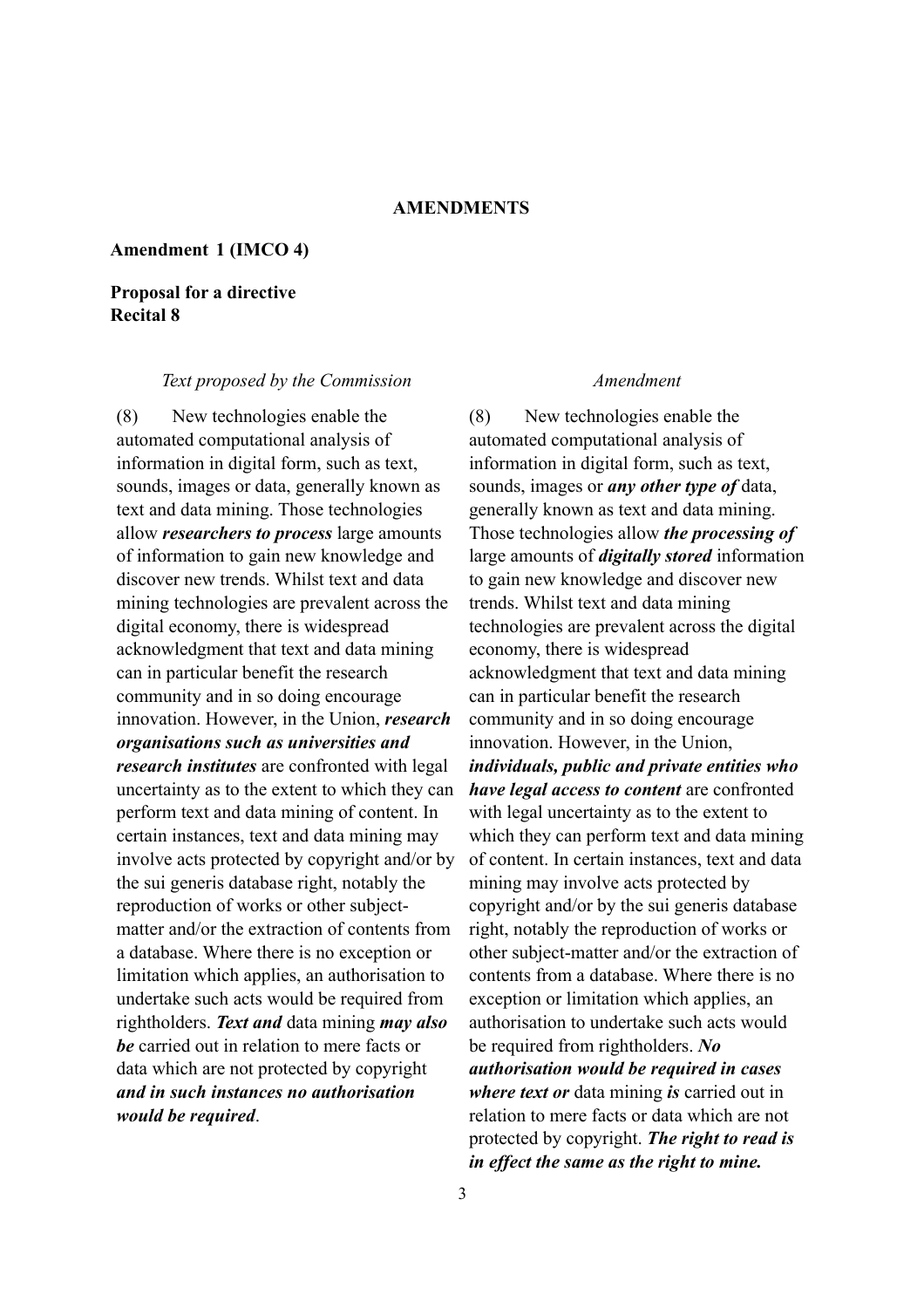## **Amendment 2 (IMCO 5)**

# **Proposal for a directive Recital 9**

### *Text proposed by the Commission Amendment*

(9) Union law already provides certain exceptions and limitations covering uses for scientific research purposes which may apply to acts of text and data mining. However, those exceptions and limitations are optional and not fully adapted to the use of technologies *in* scientific research. Moreover, where *researchers have lawful*  access to content, for example through subscriptions to publications or open access licences, the terms of the licences may exclude text and data mining. As research is increasingly carried out with the assistance of digital technology, there is a risk that the Union's competitive position as a research area will suffer unless steps are taken to address the legal uncertainty *for* text and data mining.

(9) Union law already provides certain exceptions and limitations covering uses for scientific research purposes which may apply to acts of text and data mining. However, those exceptions and limitations are optional and not fully adapted to the use of *text and data mining* technologies *which are relevant far beyond the area of* scientific research. Moreover, where access to content *has been lawfully obtained*, for example through subscriptions to publications or open access licences, the terms of the licences may exclude text and data mining. As research is increasingly carried out with the assistance of digital technology, there is a risk that the Union's competitive position as a research area *and its action lines envisaged in the European Open Science Agenda* will suffer unless steps are taken to address the legal uncertainty *regarding text and data mining for all potential users. It is necessary that Union law acknowledge that* text and data mining *is increasingly used beyond formal research organisations and for purposes other than scientific research which nevertheless contribute to innovation, technology transfer and the public interest*.

**Amendment 3 (Comodini Cachia Draft report AM 17)** 

**Proposal for a directive Recital 31**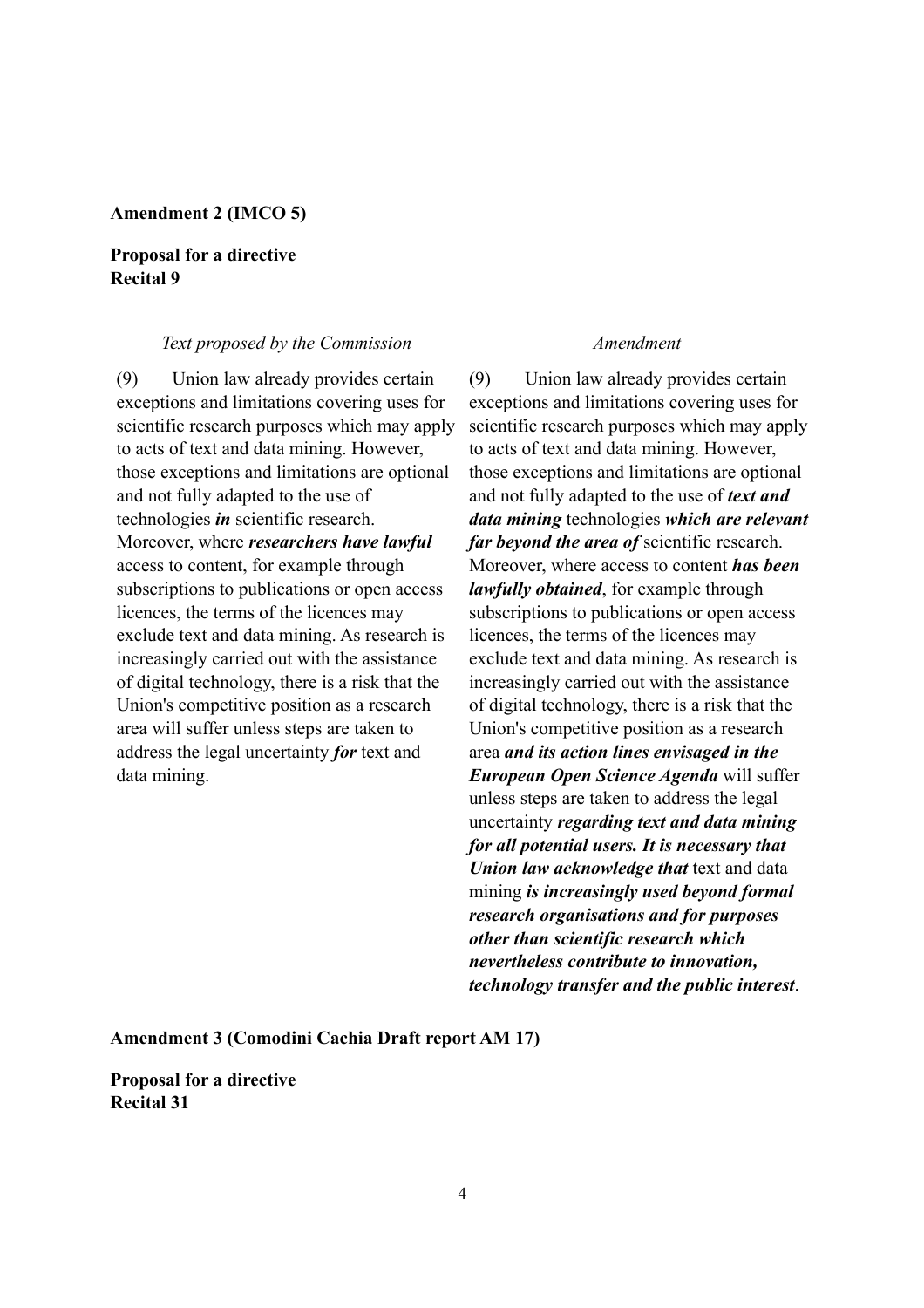### *Text proposed by the Commission Amendment*

(31) A free and pluralist press is essential to ensure quality journalism and citizens' access to information. It provides a fundamental contribution to public debate and the proper functioning of a democratic society. In the transition from print to digital, publishers of press publications are facing problems in licensing the online use of their publications and recouping their investments. In the absence of recognition of publishers of press publications as rightholders, licensing and enforcement in the digital environment is often complex and inefficient.

(31) *An open internet and* a free and pluralist press *are* essential to ensure quality journalism and citizens' access to information. *They provide* a fundamental contribution to public debate and the proper functioning of a democratic society. In the transition from print to digital, publishers of press publications are facing problems in *establishing their standing for the purpose of asserting the rights they hold by law or by means of assignment, licence or any other contractual arrangement*. *The sustainability of the press publishing industry should therefore be ensured.* In the absence of recognition of publishers of press publications as *benefitting from a presumption that they can assert the rights in the different contributions to their press publications*, licensing and enforcement in the digital environment is often complex and inefficient

### **Amendment 4 (Comodini Cachia Draft report AM 18)**

**Proposal for a directive Recital 32**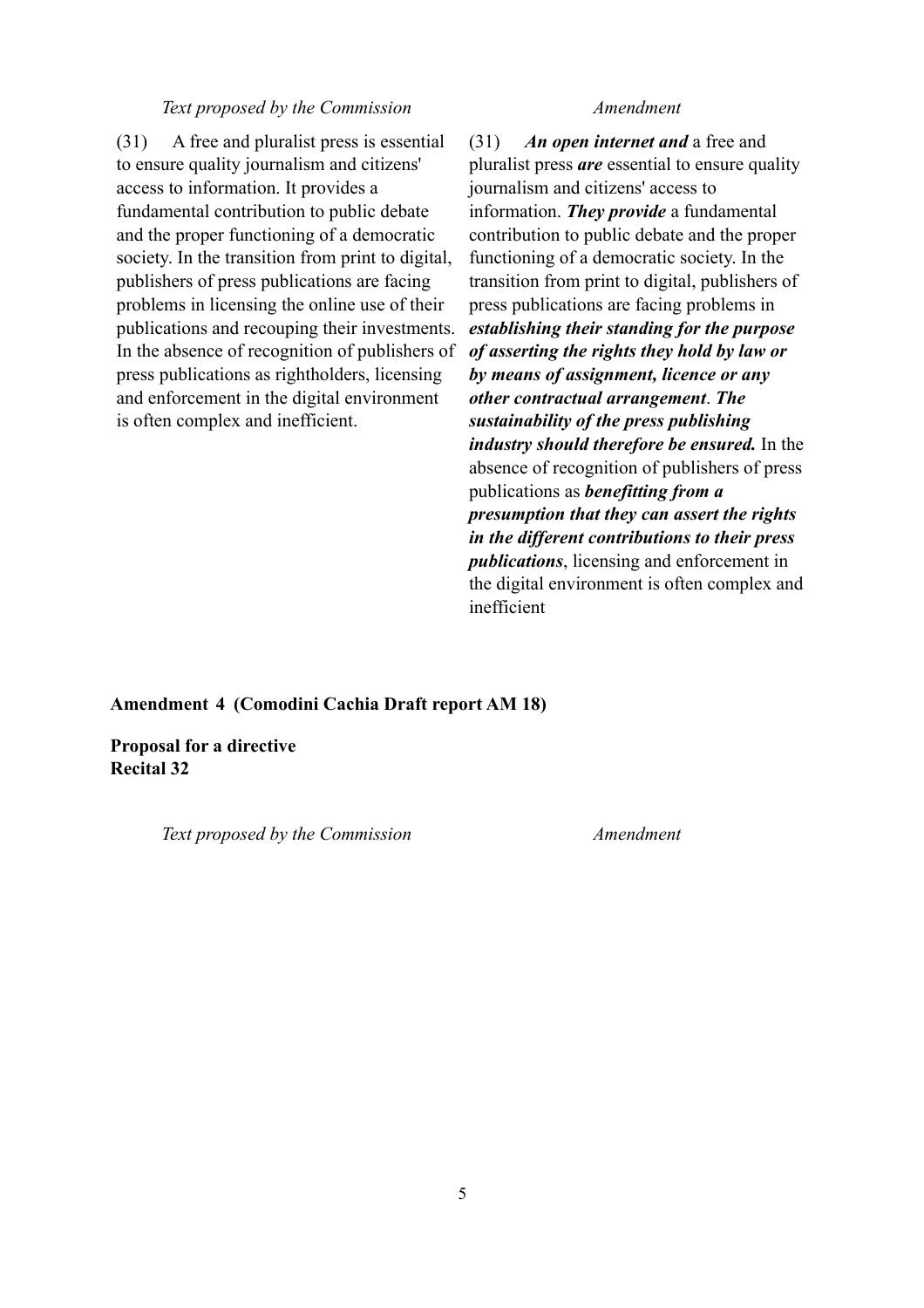(32) The organisational and financial contribution of publishers in producing press publications needs to be recognised and further encouraged to ensure the sustainability of the publishing industry. It is therefore necessary to provide at Union level a harmonised legal protection for press publications in respect of digital uses. Such protection should be effectively guaranteed through the introduction, in Union law, of rights related to copyright for the reproduction and making available to the public of press publications in respect of digital uses.

(32) The organisational and financial contribution of publishers in producing press publications needs to be recognised and further encouraged to ensure the sustainability of the publishing industry. It is therefore necessary to provide at Union level a harmonised legal protection for press publications in respect of digital uses. Such protection should be effectively guaranteed through the introduction, in Union law, of *a presumption that publishers of press publications are entitled to defend in their own name the rights of authors and seek remedies in respect of works published in their* press *publication and* in respect of digital uses.

## **Amendment 5 (Comodini Cachia Draft report AM 19)**

**Proposal for a directive Recital 33**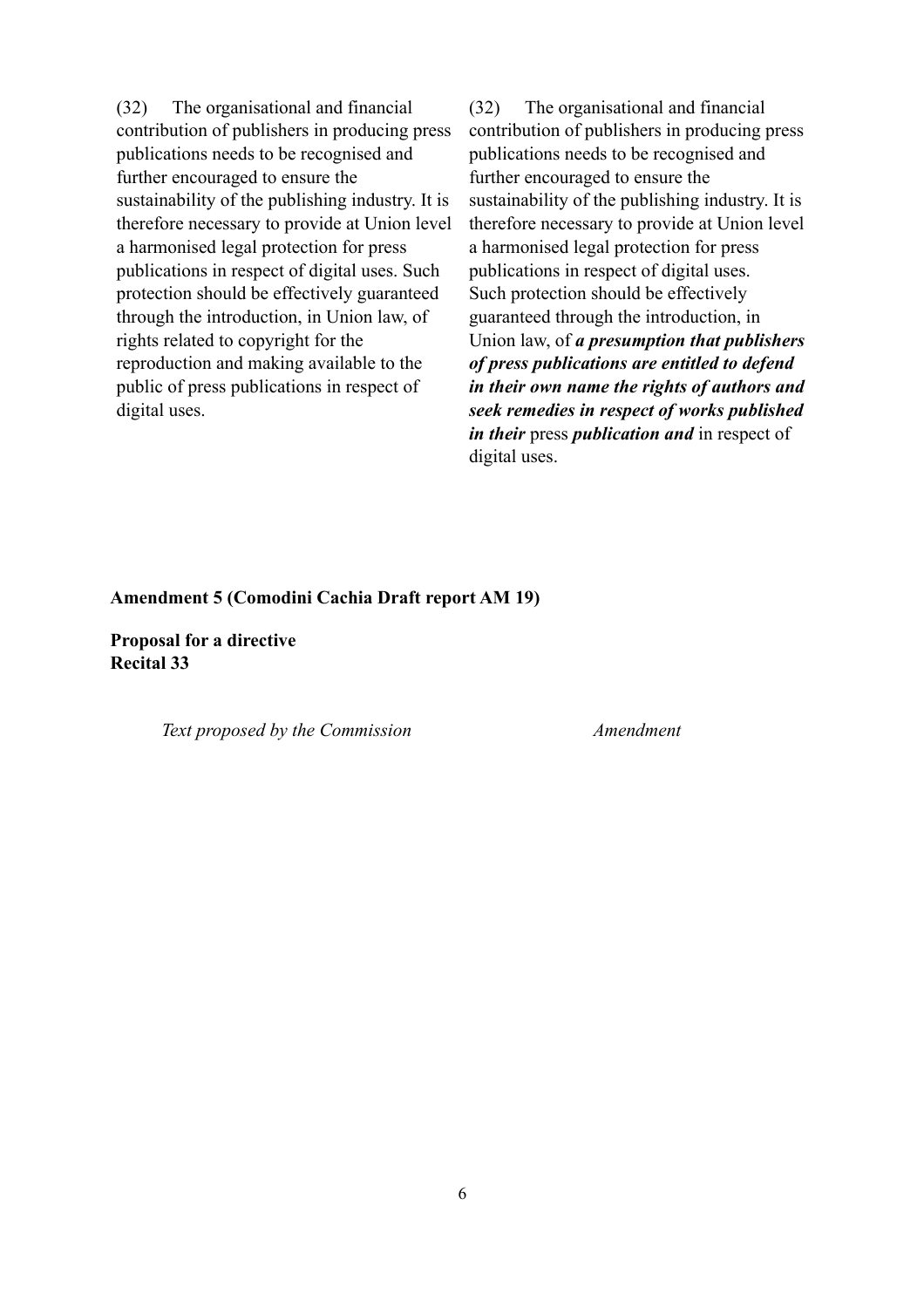(33) For the purposes of this Directive, it is necessary to define the concept of press publication in a way that embraces only journalistic publications, published by a service provider, periodically or regularly updated in any media, for the purpose of informing or entertaining. Such publications would include, for instance, daily newspapers, weekly or monthly magazines of general or special interest and news websites. Periodical publications which are published for scientific or academic purposes, such as scientific journals, should not be covered by the protection granted to press publications under this Directive. This protection does not extend to acts of *hyperlinking which do not constitute communication to the public*.

(33) For the purposes of this Directive, it is necessary to define the concept of press publication in a way that embraces only journalistic publications, published by a service provider, periodically or regularly updated in any media, for the purpose of informing or entertaining. Such publications would include, for instance, daily newspapers, weekly or monthly magazines of general or special interest and news websites. Periodical publications which are published for scientific or academic purposes, such as scientific journals, should not be covered by the protection granted to press publications under this Directive. **This protection does not extend to acts of a computation referencing or indexing system such as hyperlinking.** 

### **Amendment 6 (Comodini Cachia Draft report AM 20)**

# **Proposal for a directive Recital 34**

### *Text proposed by the Commission Amendment*

(34) The rights granted to the publishers of press publications under this Directive should have the same scope as the rights of reproduction and making available to the public provided for in Directive 2001/29/EC*, insofar as digital uses are concerned*. They should also be subject to the same provisions on exceptions and limitations as those applicable to the rights provided for in Directive 2001/29/EC including the exception on quotation for purposes such as criticism or review laid down in Article 5(3) (d) of that Directive.

## **Amendment 7 (IMCO 22-23)**

### **Proposal for a directive**

.

*Deleted*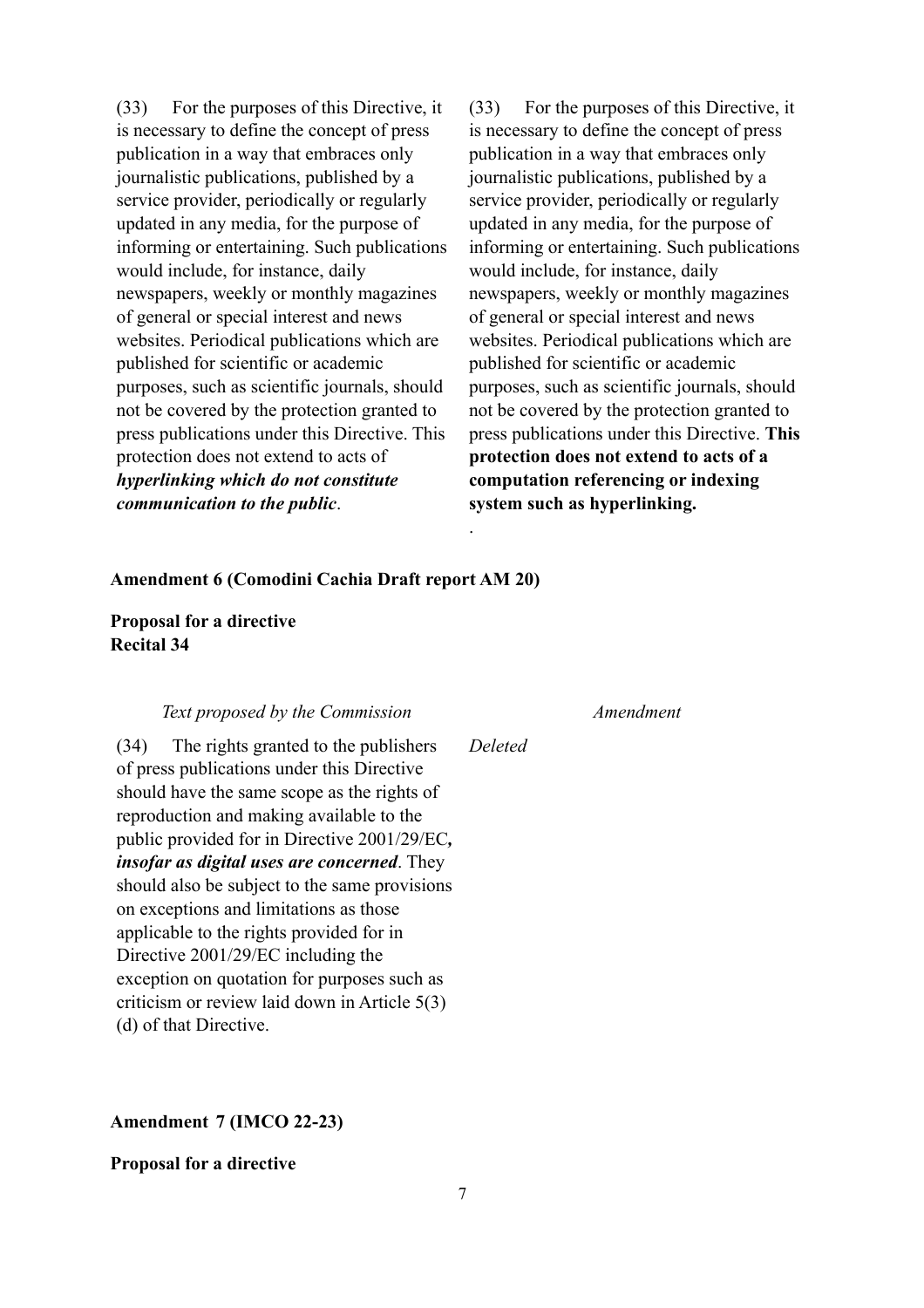## **Recital 37**

*Text proposed by the Commission Amendment*

(37) *Over the last years, the functioning* of the *online content* marketplace *has gained in complexity.* Online services *providing access to copyright protected content uploaded by* their users *without the involvement of right holders* have flourished and have become *main* sources of access to content online*. This affects rightholders' possibilities to determine whether, and under which conditions, their work and other subject-matter are used as well as their possibilities to get an appropriate remuneration for it*.

(37) *Evolution of digital technologies has led to the emergence of new business models and reinforced the role* of the *Internet as the main* marketplace *for the distribution of copyright protected content. Over the years,* online services *enabling their users to upload works and make them accessible to the public* have flourished and have become *important* sources of access to content online*, allowing for diversity and ease of access to content but also generating challenges when copyright protected content is uploaded without prior authorisation from rightholders*.

*(37a) Today more creative content is being consumed than ever before. That is facilitated by online platforms and aggregation services. They are a means of providing wider access to cultural and creative works and offer great opportunities for cultural and creative industries to develop new business models. At the same time, artists and authors have struggled to see comparable increases in revenues from this increase in consumption.*

**Amendment 8 (based on IMCO 24)** 

**Proposal for a directive Recital 38 – paragraph 1**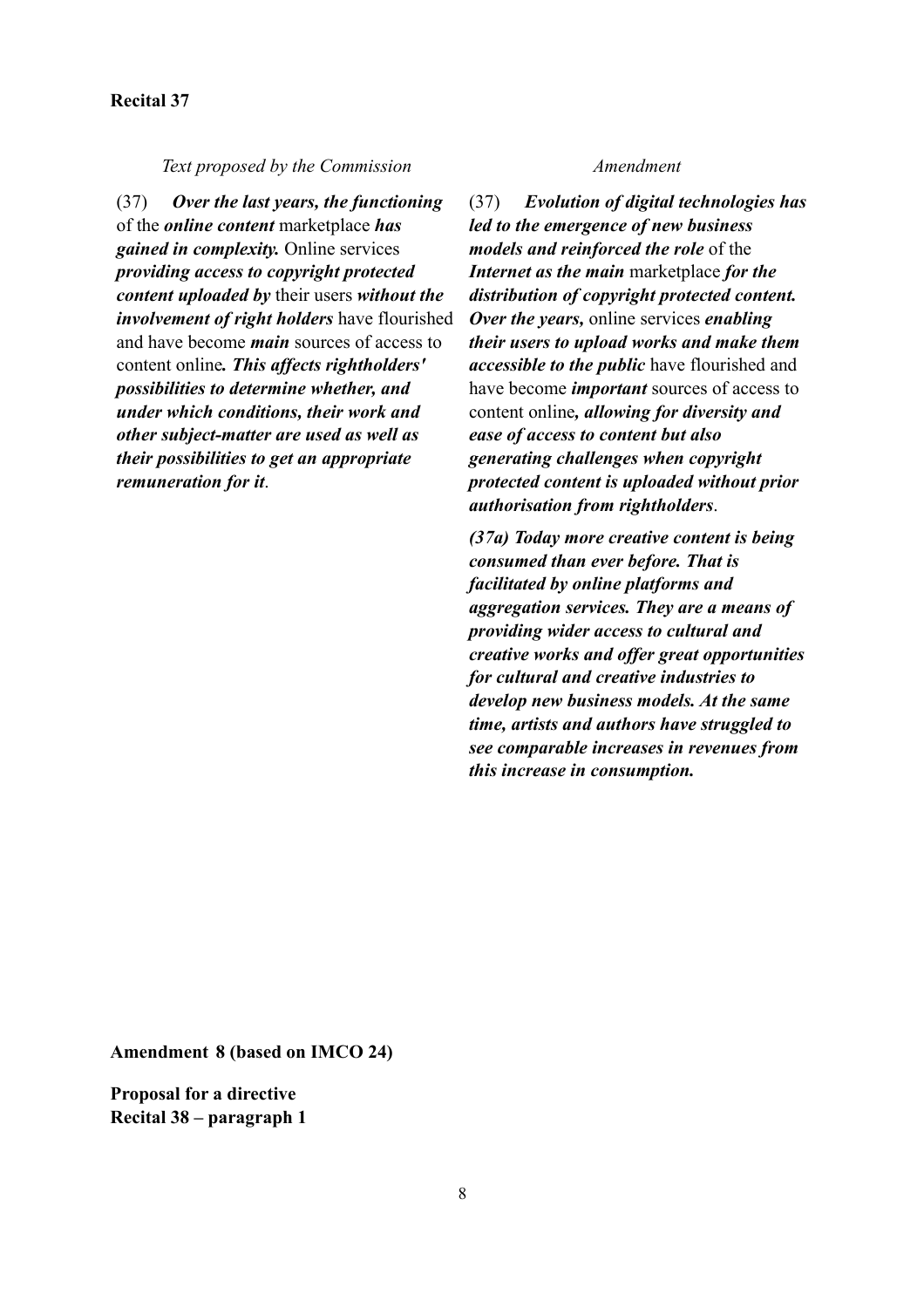### *Text proposed by the Commission Amendment*

Where information society service providers *store* and provide *access to* the public *to copyright protected works or other subjectmatter uploaded by their users, thereby going beyond the mere provision of physical facilities and performing an act of communication to the public*, they *are* obliged to conclude licensing agreements with rightholders, unless they are eligible for the liability *exemption* provided in *Article 14 of* Directive 2000/31/EC of the European Parliament and of the Council.

Where information society service providers *offer users content storage services* and provide the public *with access to phonograms, broadcasts, films or musical works and where such activity constitutes an act of communication to the public as interpreted by the Court of Justice of the European Union thereby playing an active role beyond the mere hosting of uploaded works by its users*, they *should be* obliged to conclude licensing agreements with rightholders *as regards copyright protected works or other subject-matter*. *However,*  **micro and small-sized enterprises within the meaning of the Commission Recommendation 2003/361/EC as well as**  *services acting in a non-commercial capacity such as online encyclopaedia, and providers of online services where the content is uploaded with the authorisation of all rightholders concerned, such as educational or scientific repositories and similar services, shall not be considered online content sharing service providers within the meaning of this Directive. Providers of cloud services for individual use which do not provide direct access to the public, open source software development platforms, software archives and software repositories*, *and online marketplaces, as defined in point (17) of Article 4 of Directive (EU) 2016/1148, shall not be considered online content sharing service providers within the meaning of this Directive.*

**Amendment 9 (IMCO 25)**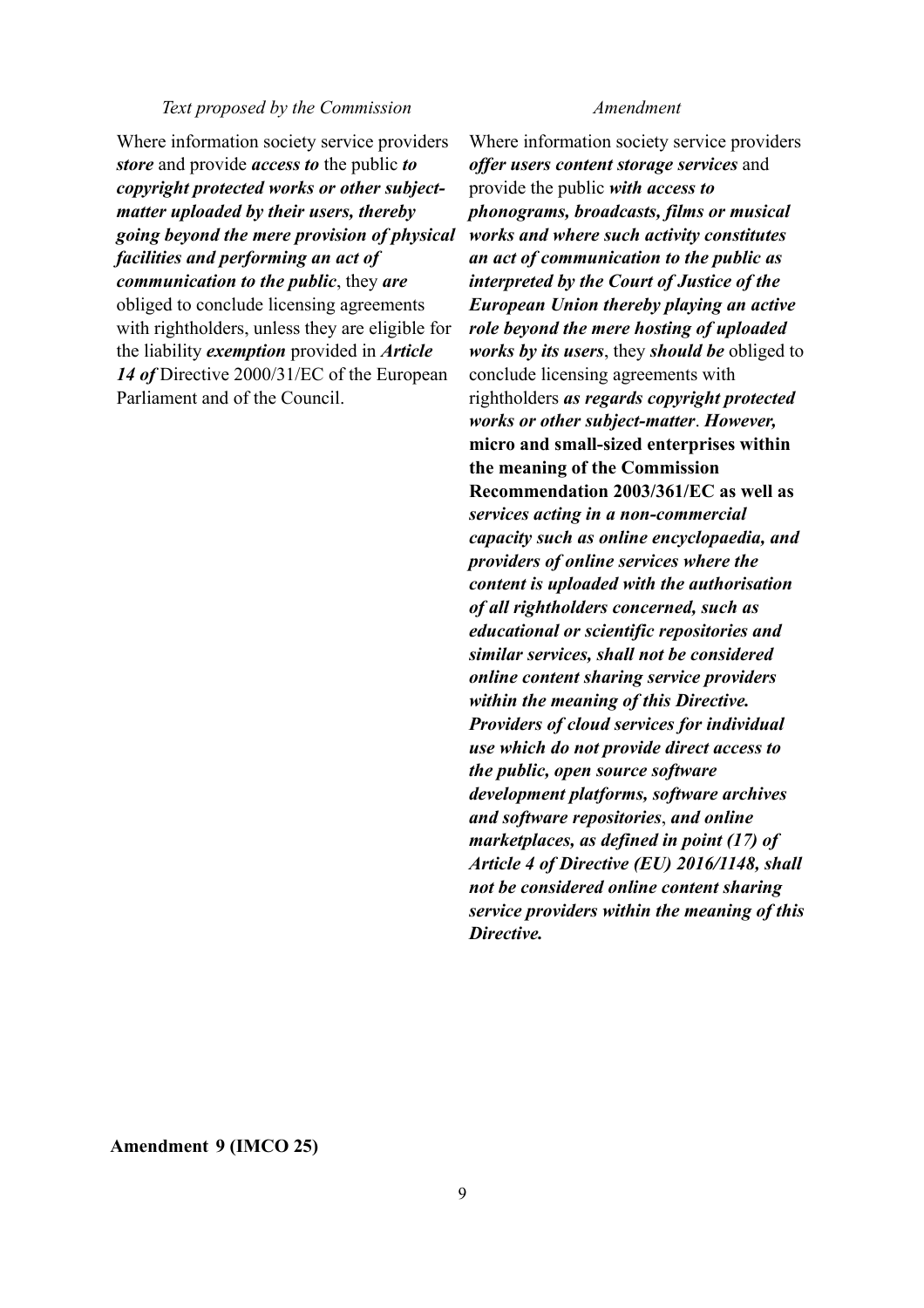*Text proposed by the Commission Amendment*

*deleted*

*In respect of Article 14, it is necessary to verify whether the service provider plays an active role, including by optimising the presentation of the uploaded works or subject-matter or promoting them, irrespective of the nature of the means used therefor.*

**Amendment 10 (based on IMCO 26)** 

**Proposal for a directive Recital 38 – paragraph 3** 

## *Text proposed by the Commission Amendment*

In order to ensure the functioning of any licensing agreement, information society service providers *storing and providing access to the public to large amounts of copyright protected* works *or other subjectmatter uploaded by their users* should take appropriate and proportionate measures to ensure protection of works or other subjectmatter*, such as implementing effective technologies. This obligation should also apply when the information society service providers are eligible for the liability exemption provided* in Article *14* of Directive 2000/31/EC.

In order to ensure the functioning of any licensing agreement, information society service providers **playing an essential role and thereby going beyond a mere provision of physical or virtual infrastructure for enabling or making a communication to the public with the purpose to make protected** *phonograms, broadcasts, films or musical works* **available to the users***,* should take appropriate and proportionate measures to ensure protection of works or other subjectmatter*. Such measures should respect the Charter of Fundamental Rights of the European Union and should not lead to general monitoring of the information which they store.*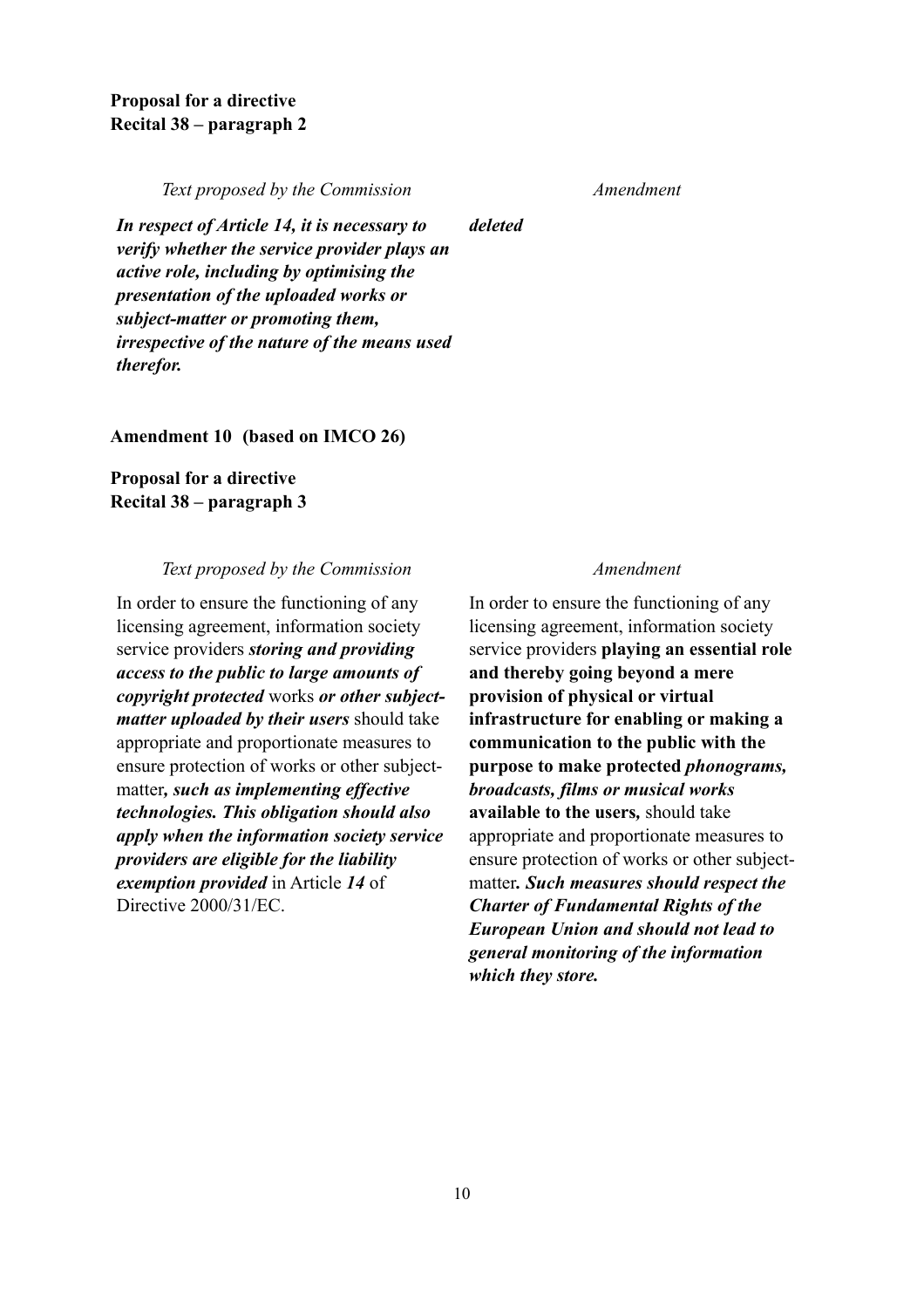## **Amendment 11 (IMCO 27)**

# **Proposal for a directive Recital 38 a (new)**

*Text proposed by the Commission Amendment*

*(38a) For the implementation of such measures, the cooperation between information society service providers and rightholders is essential. Rightholders should accurately identify to information society service providers the works or other subject-matter in respect of which they claim to have the copyright. Rightholders should retain responsibility for claims made by third parties over the use of works which they would have identified as being their own in the implementation of any agreement reached with the information society service provider.*

**Amendment 12 (IMCO 28)** 

**Proposal for a directive Recital 39**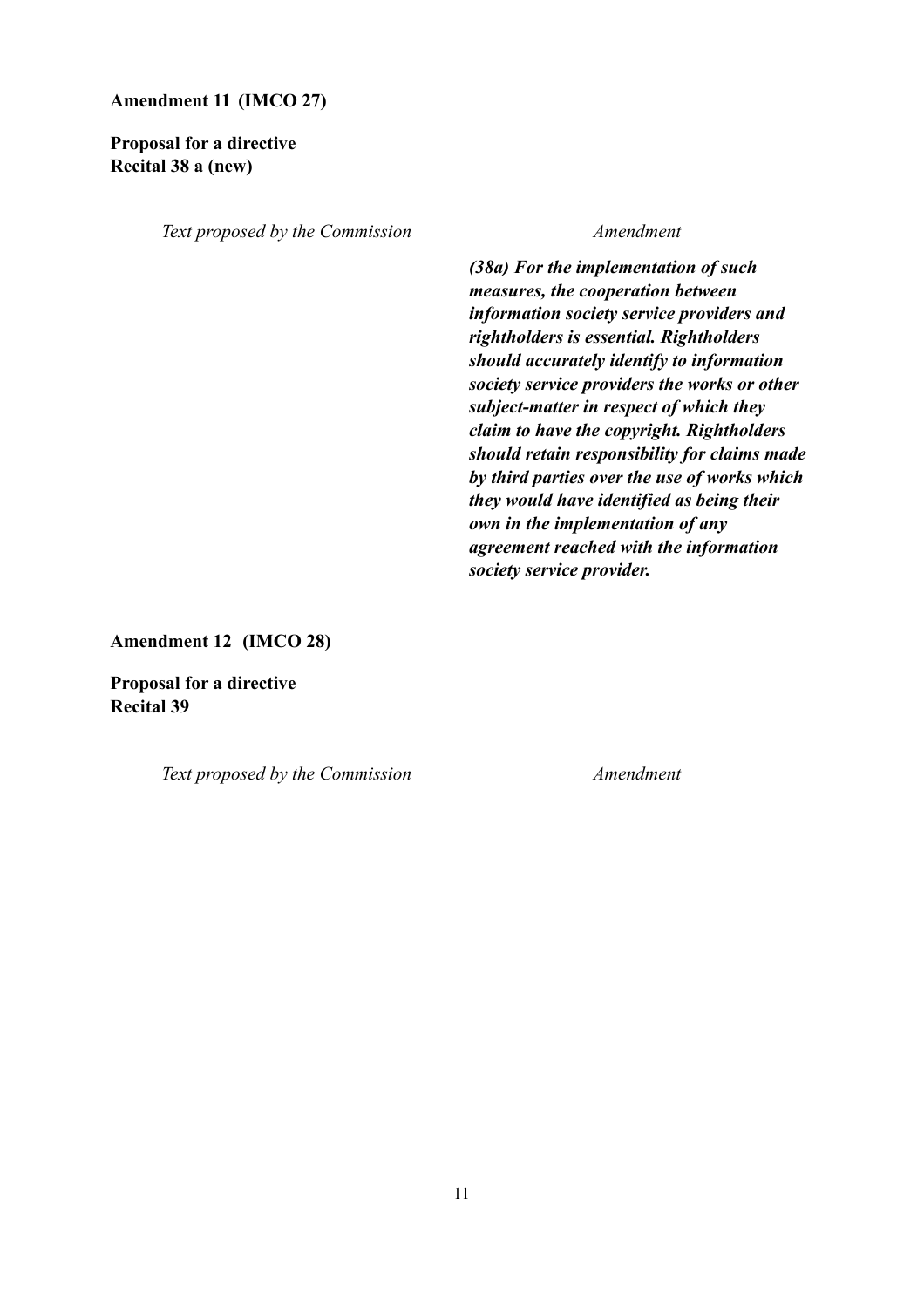*(39) Collaboration between information society service providers storing and providing access to the public to large amounts of copyright protected works or other subject-matter uploaded by their users and rightholders is essential for the functioning of technologies, such as content recognition technologies. In such cases, rightholders should provide the necessary data to allow the services to identify their content and the services should be transparent towards rightholders with regard to the deployed technologies, to allow the assessment of their appropriateness. The services should in particular provide rightholders with information on the type of technologies used, the way they are operated and their success rate for the recognition of rightholders' content. Those technologies should also allow rightholders to get information from the information society service providers on the use of their content covered by an agreement. deleted*

### **Amendment 13 (IMCO 33)**

**Proposal for a directive Article 1 – paragraph 2** 

## *Text proposed by the Commission Amendment*

2. Except in the cases referred to in Article 6, this Directive shall leave intact and shall in no way affect existing rules laid down in the Directives currently in force in this area, in particular Directives 96/9/EC, 2001/29/EC, 2006/115/EC, 2009/24/EC, 2012/28/EU and 2014/26/EU.

### **Amendment 14 (based on JURI AM 61)**

## **Proposal for a directive**

2. Except in the cases referred to in Article 6, this Directive shall leave intact and shall in no way affect existing rules laid down in the Directives currently in force in this area, in particular Directives 96/9/EC, *2000/31/EC,* 2001/29/EC, 2006/115/EC, 2009/24/EC, 2012/28/EU and 2014/26/EU.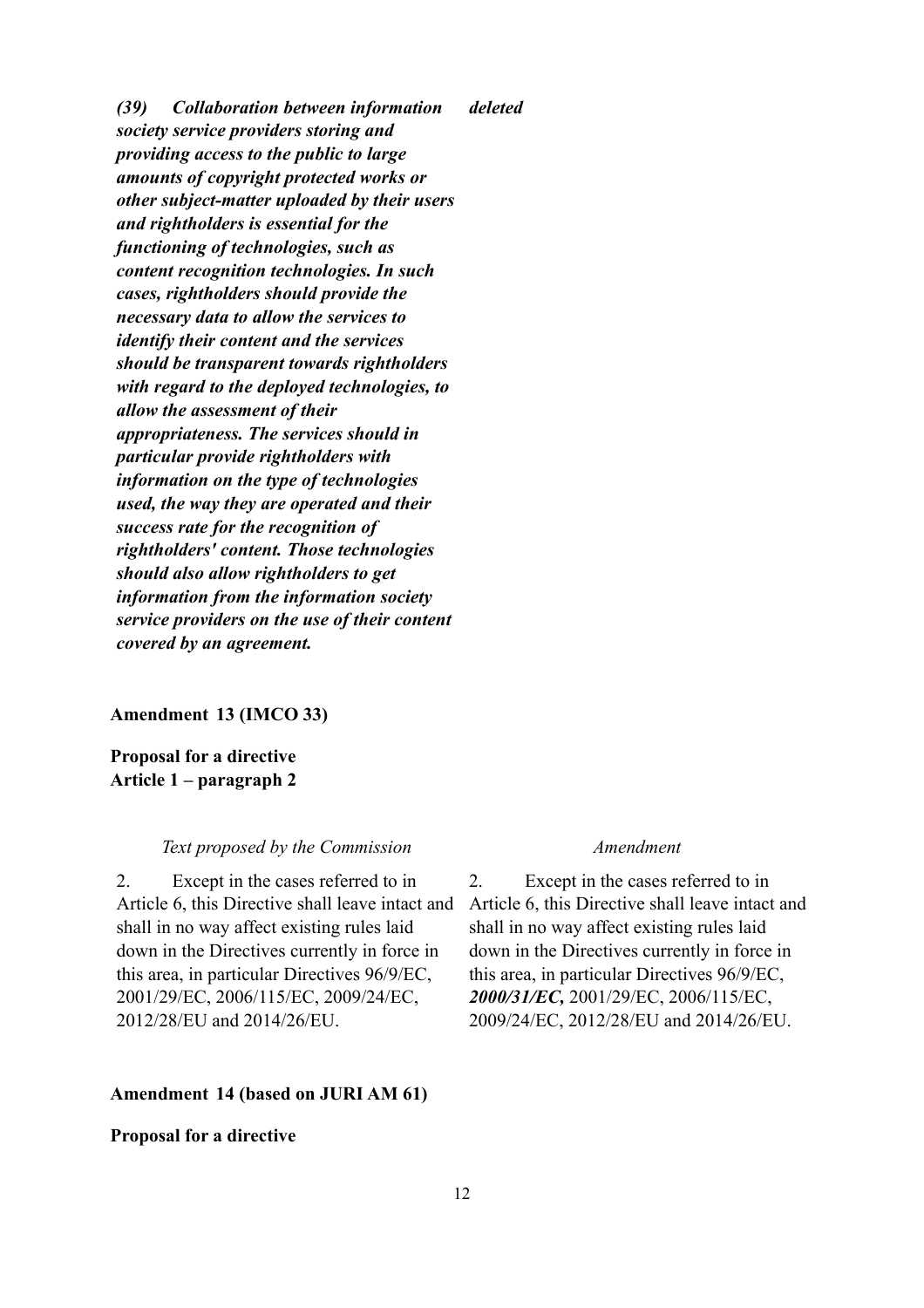### **Article 2 – pragraph 1 – point 4b (new)**

*Text proposed by the Commission Amendment*

*(4b) '***online content sharing service provider' means a provider of an information society service provided to consumers, one of the main purposes of which is to store and give access to the public to broadcasts, phonograms, films or musical works, or other audiovisual or music protected subject-matter uploaded by its users, that intervenes to give access to a protected work to its customers beyond a mere provision of physical or virtual infrastructure for enabling or making a communication to the public.**

**Micro and small-sized enterprises within the meaning of the Commission Recommendation 2003/361/EC as well as services acting in a non-commercial purpose capacity such as online encyclopaedia, and providers of online services where the content is uploaded with the authorisation of all rightholders concerned, such as educational or scientific repositories, should not be considered online content sharing service providers within the meaning of this Directive. Providers of cloud services for individual use which do not provide direct access to the public, open source software development platforms, software archives and software repositories**, **and online marketplaces , as defined in point (17) of Article 4 of Directive (EU) 2016/1148, should not be considered online content sharing service providers within the meaning of this Directive;**

**Amendment 15**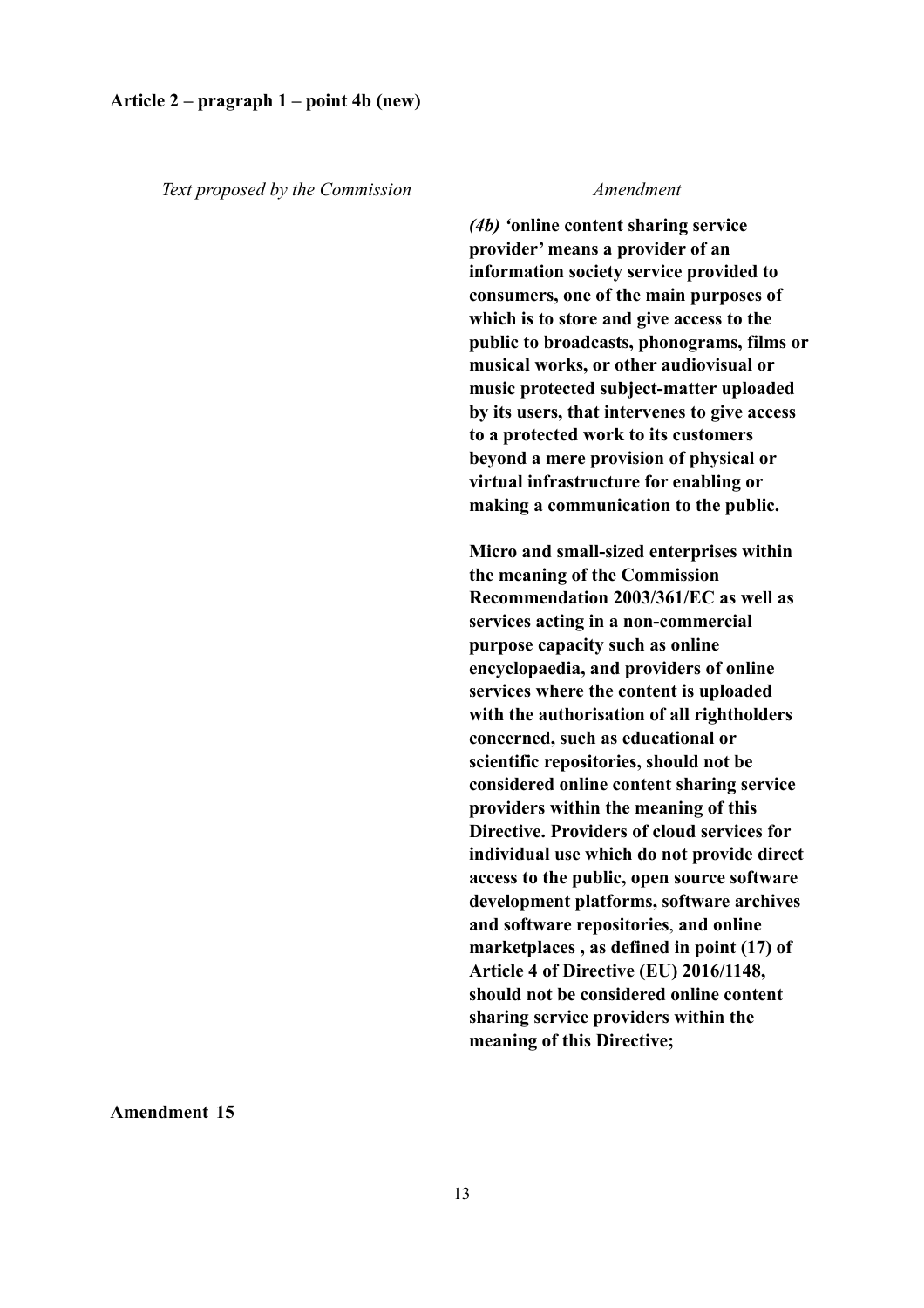# **Proposal for a directive Article 3 – paragraph 1**

## *Text proposed by the Commission Amendment*

1. Member States shall provide for an exception to the rights provided for in Article 2 of Directive 2001/29/EC, Articles 5(a) and 7(1) of Directive 96/9/EC and Article 11(1) of this Directive for reproductions and extractions **made by research organisations in order to carry out text and data mining**  of works or other subject-matter **to which they have** lawful access for the purposes of **scientific research.**

1. Member States shall provide for an exception to the rights provided for in Article 2 of Directive 2001/29/EC, Articles 5(a) and 7(1) of Directive 96/9/EC and Article 11(1) of this Directive for reproductions and extractions of works or other subject matter **that are made in order to carry out text and data mining and** to which **the beneficiary has** lawful access

**Amendment 16** 

**Proposal for a directive Article 3 – paragraph 1a** 

*Text proposed by the Commission Amendment*

**1a. Reproductions and extractions made for text and data mining purposes shall be stored in a secure manner, for example by trusted bodies appointed for this purpose.** 

**Amendment 17** 

**Proposal for a directive Article 3 – paragraph 3**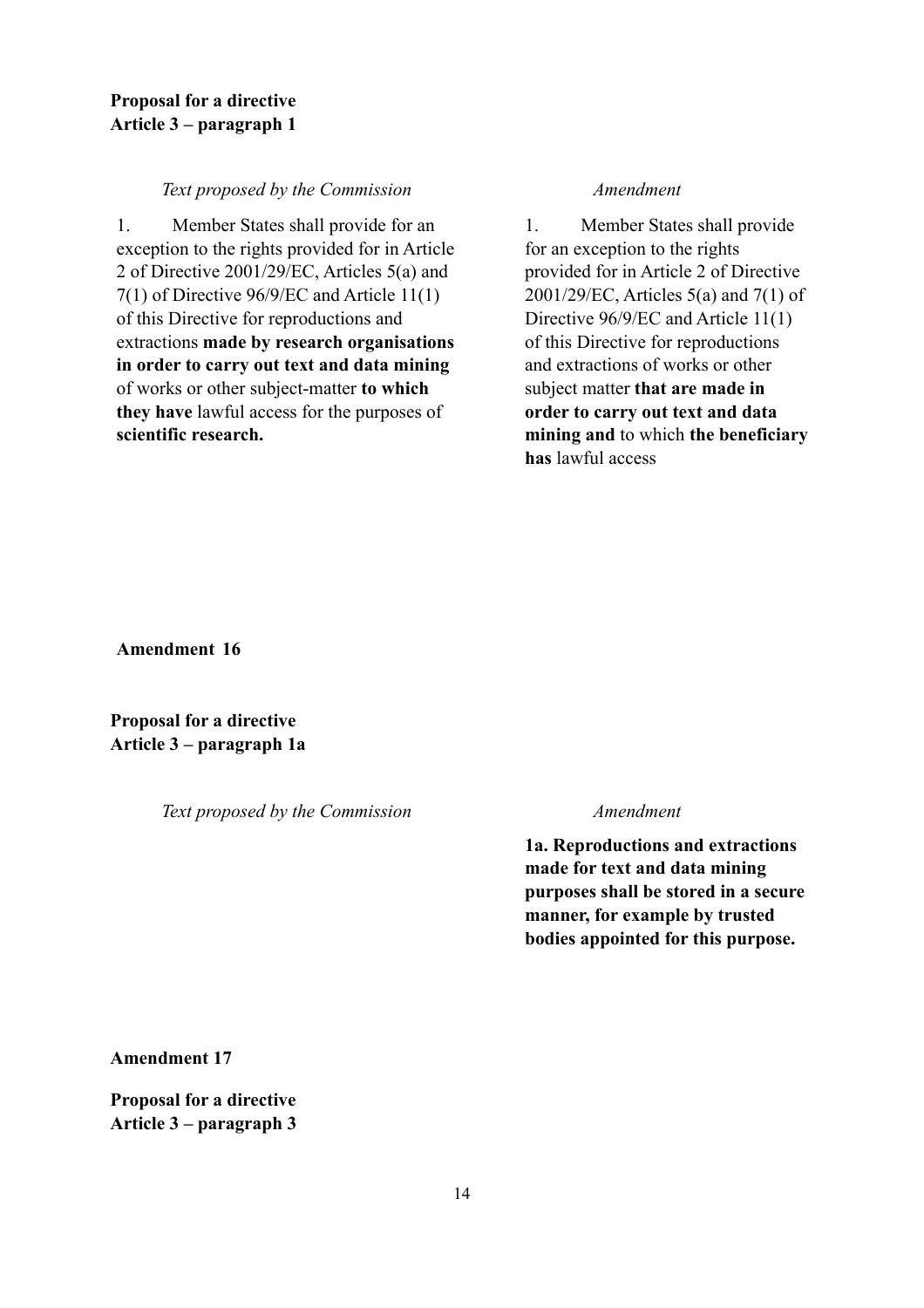### *Text proposed by the Commission Amendment*

3. Rightholders shall be allowed to apply measures to ensure the security and integrity of the networks and databases where the works or other subject-matter are hosted. Such measures shall not go beyond what is necessary to achieve that objective.

## **Amendment 18 (IMCO 54)**

**Proposal for a directive Article 5 a (new)** 

*Text proposed by the Commission Amendment*

**3. Any technical protection measures that frustrate the exception provided for in paragraph 1 shall be unenforceable.**

*Article 5 a*

## *Freedom of panorama*

*Member States shall provide for an exception or limitation to the rights provided for in Articles 2 and 3 of Directive 2001/29/EC and point (a) of Article 5 and Article 7(1) of Directive 96/9/EC, permitting the reproduction and use of works, such as works of architecture or sculpture, made to be located permanently in public places.*

*Any contractual provision contrary to the exception provided for in this Article shall be unenforceable.*

## **Amendment 19 (ALDE/Greens JURI Compromise)**

**Proposal for a directive Article 5 b (new)** 

*Text proposed by the Commission Amendment*

*Article 5b*

### *User-generated content exception*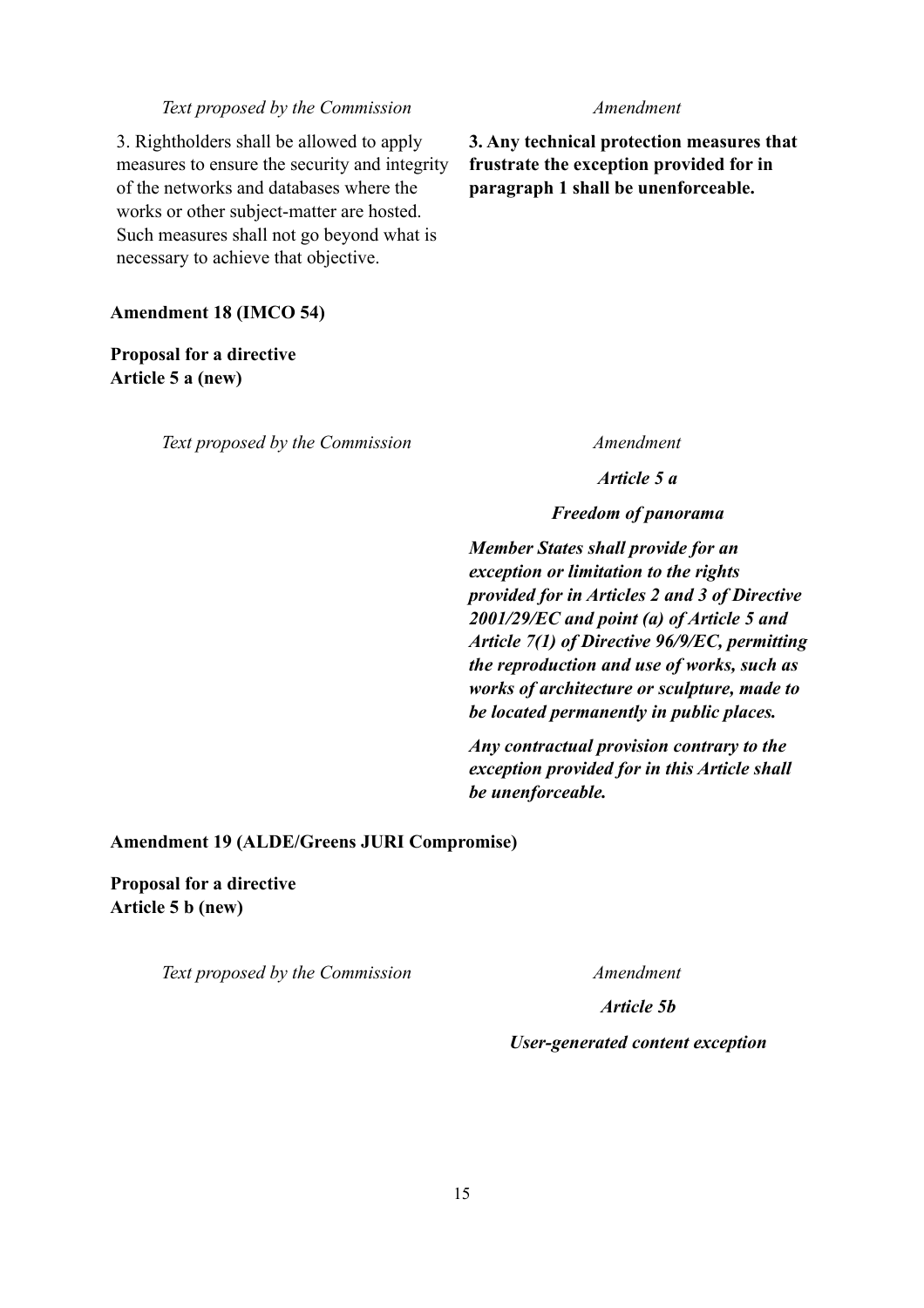**(1) Member States shall provide for an exception to the rights provided for in Articles 2 and 3 of Directive 2001/29/EC, point (a) of Article 5 and Article 7(1) of Directive 96/9/EC, point (a) of Article 4(1) of Directive 2009/24/EC and Article 11 of this Directive in order to allow for the use of extracts from pre-existing works and other subject-matter in content uploaded or made available by users, other than in the course of their work, for purposes such as criticism, review, illustration, caricature, parody or pastiche, provided that the extracts:** 

**(a) relate to works or other subject-matter that have been lawfully made available to the public;** 

**(b) are accompanied by the indication of the source, including the author's name, unless this turns out to be impossible; and** 

**(c) are used in accordance with fair practice and in a manner that does not extend beyond the specific purpose for which they are being used.** 

**(2) Any contractual provision contrary to the exception provided for in this Article shall be unenforceable.** 

**(3) Online content sharing services providers shall not be able invoke for their benefit the exception provided for in paragraph 1 of this Article in order to limit their liability or the extent of their obligations under the agreements concluded with rightholders in application of Article 13 of this Directive**

### **Amendment 20**

**Proposal for a directive Article 11 – paragraph 1**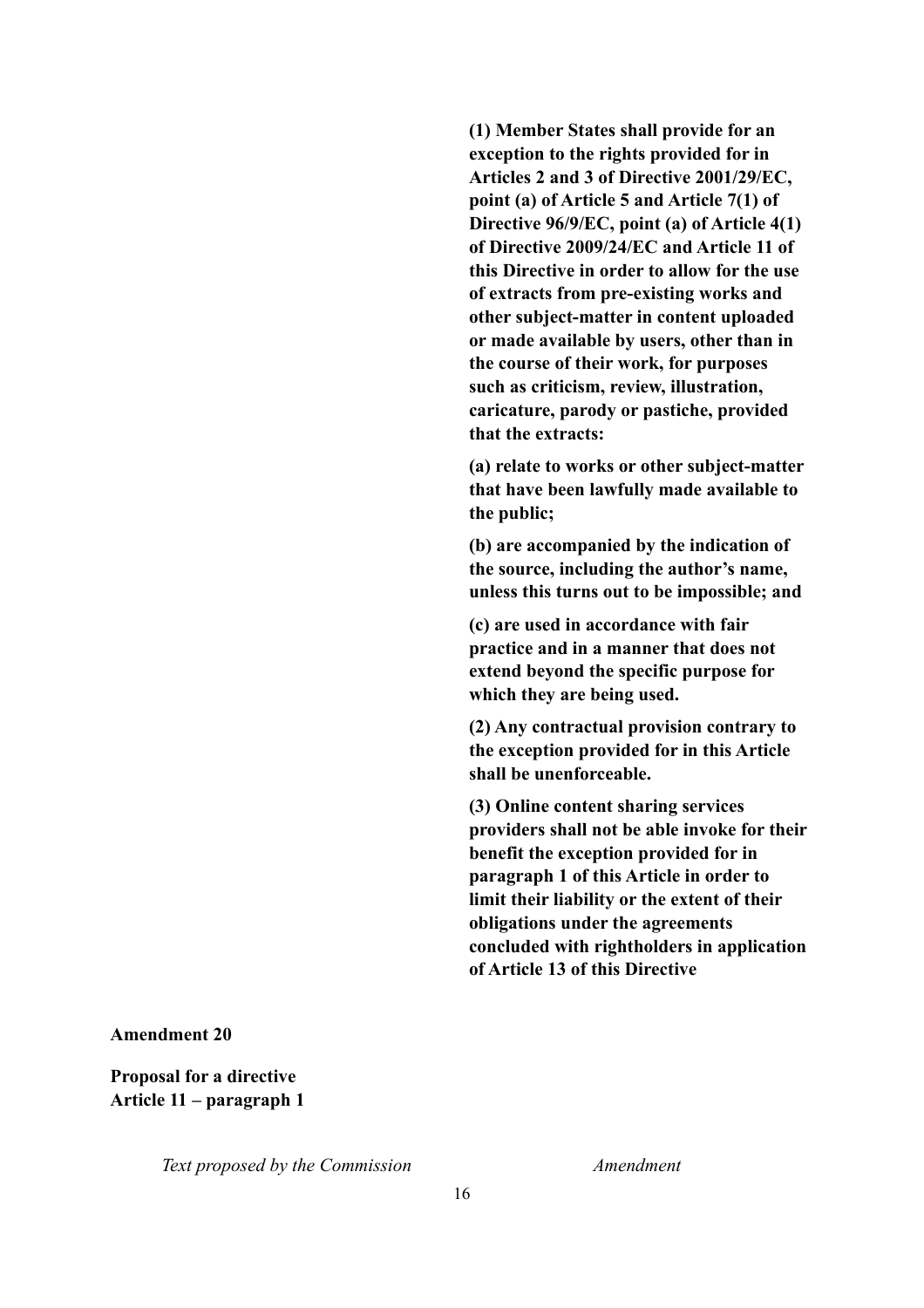1. Member States shall provide publishers of press publications with *the rights provided for in Article 2 and Article 3(2) of Directive 2001/29/EC* for the digital use of their press publications.

1. Member States shall provide **that, in the absence of proof to the contrary**, the publisher of a press publication **shall be regarded as the party entitled to conclude licences and to seek application of the measures, procedures and remedies referred to in Directive 2004/48/EC and in Article 8 of Directive 2001/29/EC in respect of the rights provided** for in Article 2 and 3(2) of Directive 2001/29/EC, concerning the digital use of the works and other subject-matter incorporated in such a press publication, provided that the name of the publisher appears on the publication. *Member States shall ensure that technical rules that are implemented by a rightsholder through universally used and acknowledged robot exclusion protocols, which define parameters for crawling, indexing and displaying of works and other subject-matter by information service providers, are legally binding for such service providers.*

**Amendment 21** 

*.*

**Proposal for a directive Article 11 – paragraph 2**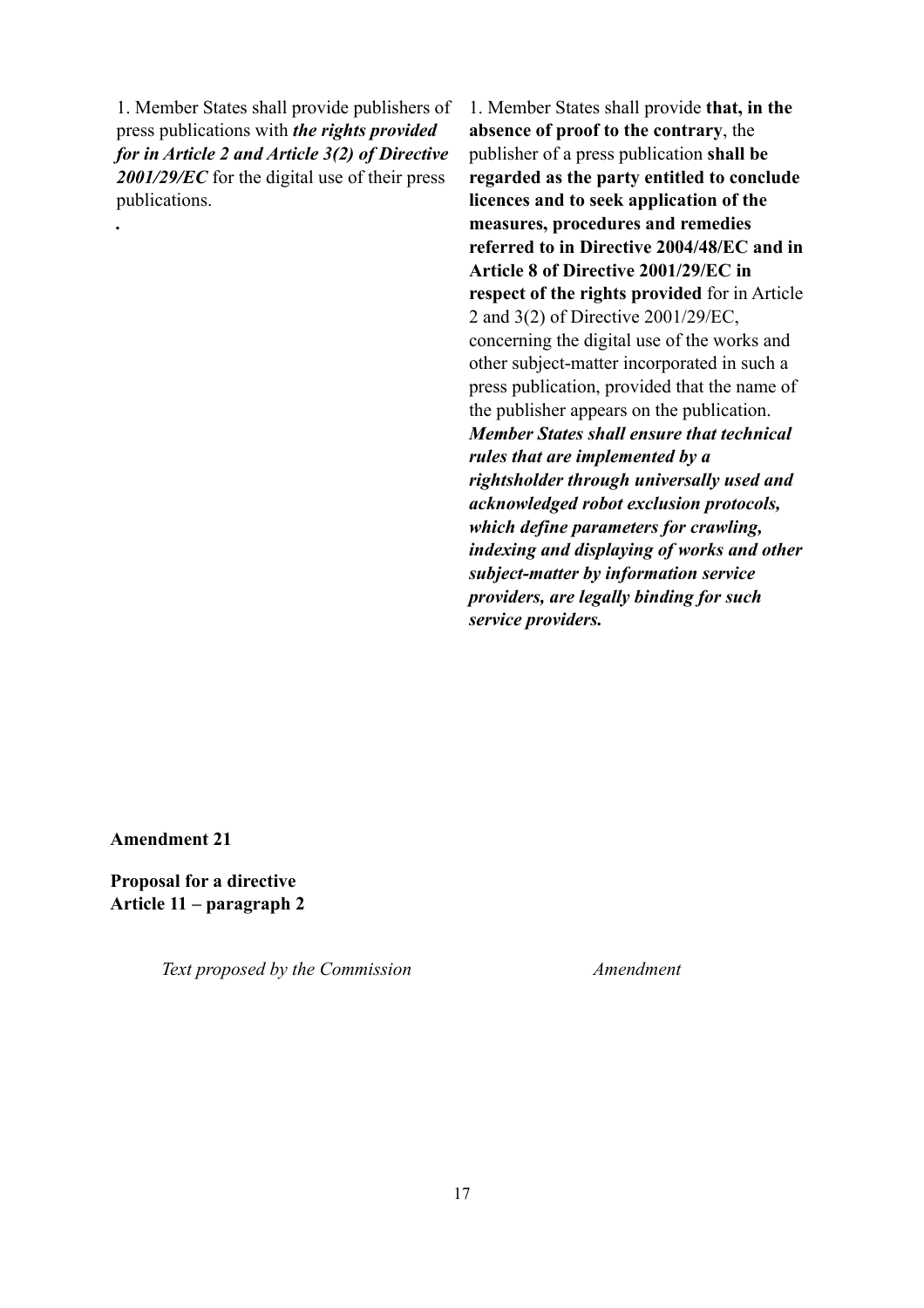2. The presumption provided for in paragraph 1 shall not affect any rights provided for in Union law to authors and other rightholders, in respect of the works and other subject matter incorporated in a press publication. Press publishers shall not invoke the presumption against the authors and other rightholders and, in particular, shall not deprive them of their right to exploit their works and other subject-matter independently from the press publication in which such works and other subject-matter are incorporated

## **Amendment 22 (Comodini Cachia AM 54)**

**Proposal for a directive Article 11 – paragraph 3** 

*Text proposed by the Commission Amendment*

*3. Articles 5 to 8 of Directive 2001/29/EC and Directive 2012/28/EU shall apply mutatis mutandis in respect of the rights referred to in paragraph 1.* 

**Amendment 23 (Comodini Cachia AM 55)** 

**Proposal for a directive Article 11 – paragraph 4** 

*Text proposed by the Commission Amendment*

*4. The rights referred to in paragraph 1 shall expire 20 years after the publication of the press publication. This term shall be calculated from the first day of January of the year following the date of publication. Deleted*

*Deleted*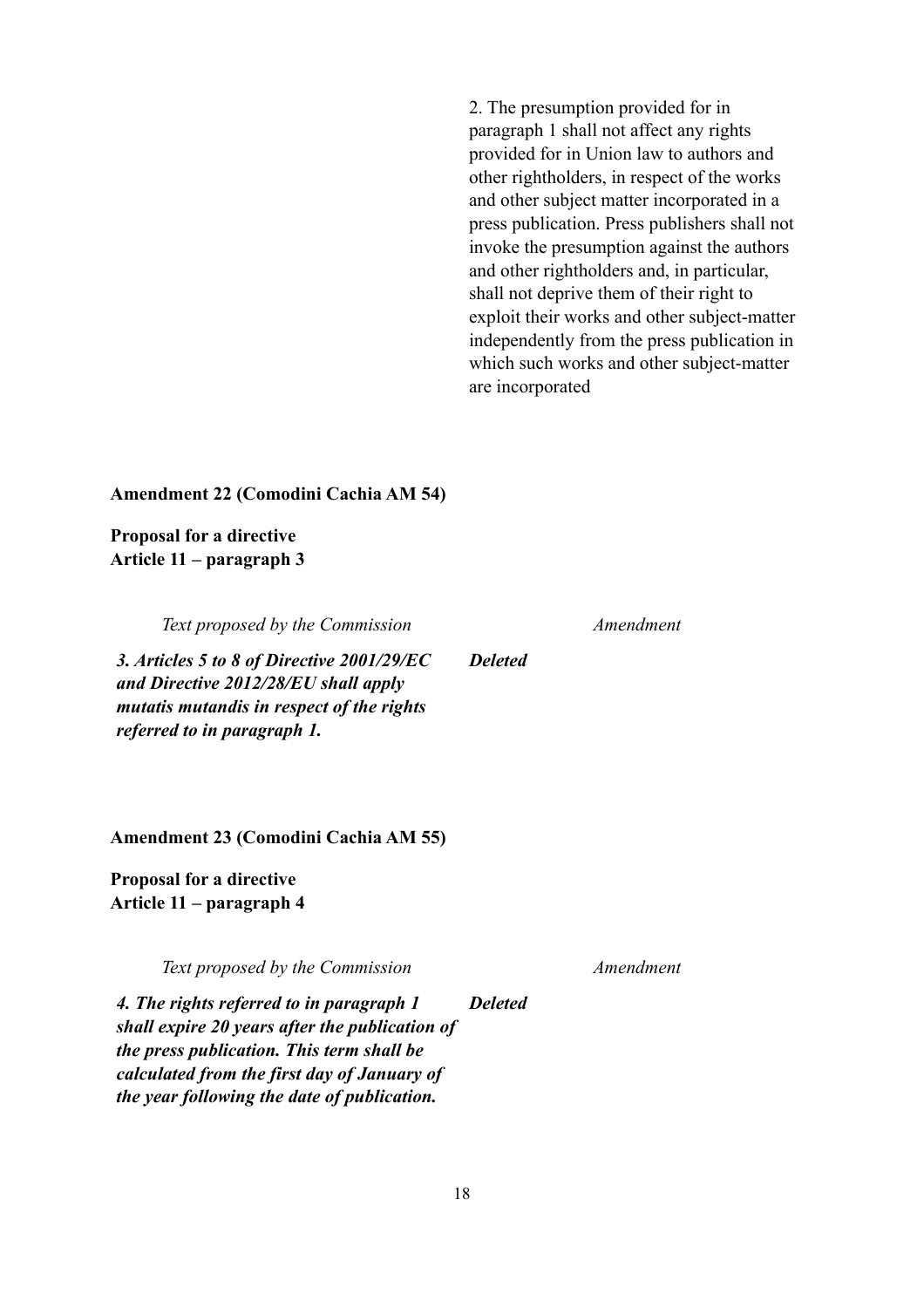## **Amendment 24 (based on JURI 77)**

**Proposal for a directive** 

### **Title IV – Chapter 2 – title**

*Text proposed by the Commission Amendment*

13. Certain uses of protected content *by* online *services*

13.Use of protected content by *online content sharing service providers* 

**-1** *Without prejudice of Art. 3 (1) and (2) of the Directive 2001/29/EC online content sharing service providers perform an act of communication to the public when they store phonograms, broadcasts, films or musical works uploaded by their users and play an active role, including by optimising the presentation of such uploaded works or promoting them, allowing them to have knowledge of the content or control of the user uploads. Licensing agreements concluded by the online content sharing service providers with rightholders shall cover the liability for works uploaded by the users of their services, provided that those users do not act for commercial purposes or are not the rightholder or his representative*

**Amendment 25 (based on JURI 77)** 

**Proposal for a directive Article 13 – paragraph 1**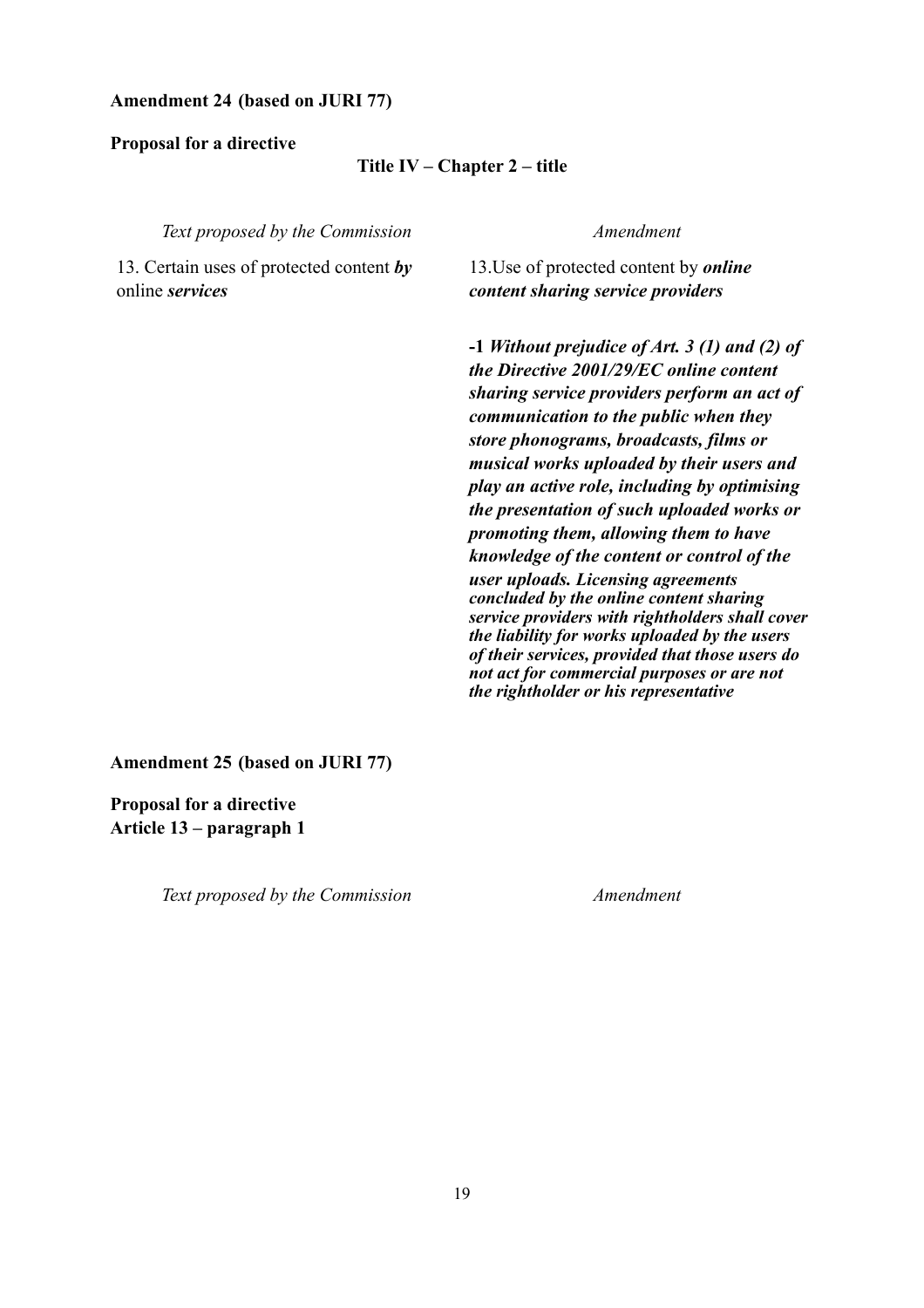1. Information society service providers *that store* and provide *to* the public access to *large amounts of works or other subjectmatter uploaded by their users shall, in cooperation with rightholders, take* measures to ensure the functioning of agreements concluded with rightholders *for the use of their works or other subjectmatter or to prevent the availability on their services of works or other subject-matter identified by rightholders through the cooperation with the service providers. Those measures, such as the use of effective content recognition technologies, shall be appropriate and proportionate. The service providers* shall *provide rightholders with adequate information on the functioning and the deployment of the measures, as well as, when relevant, adequate reporting on the recognition and use of the works and other subject-matter*.

*1. Online content sharing service providers referred to in Article 2* **shall, in cooperation with rightholders, take** *appropriate and proportionate* **measures to ensure the functioning of** *licensing* **agreements** *where* **concluded with rightholders for the use of their works or other subject-matter** *on those services.*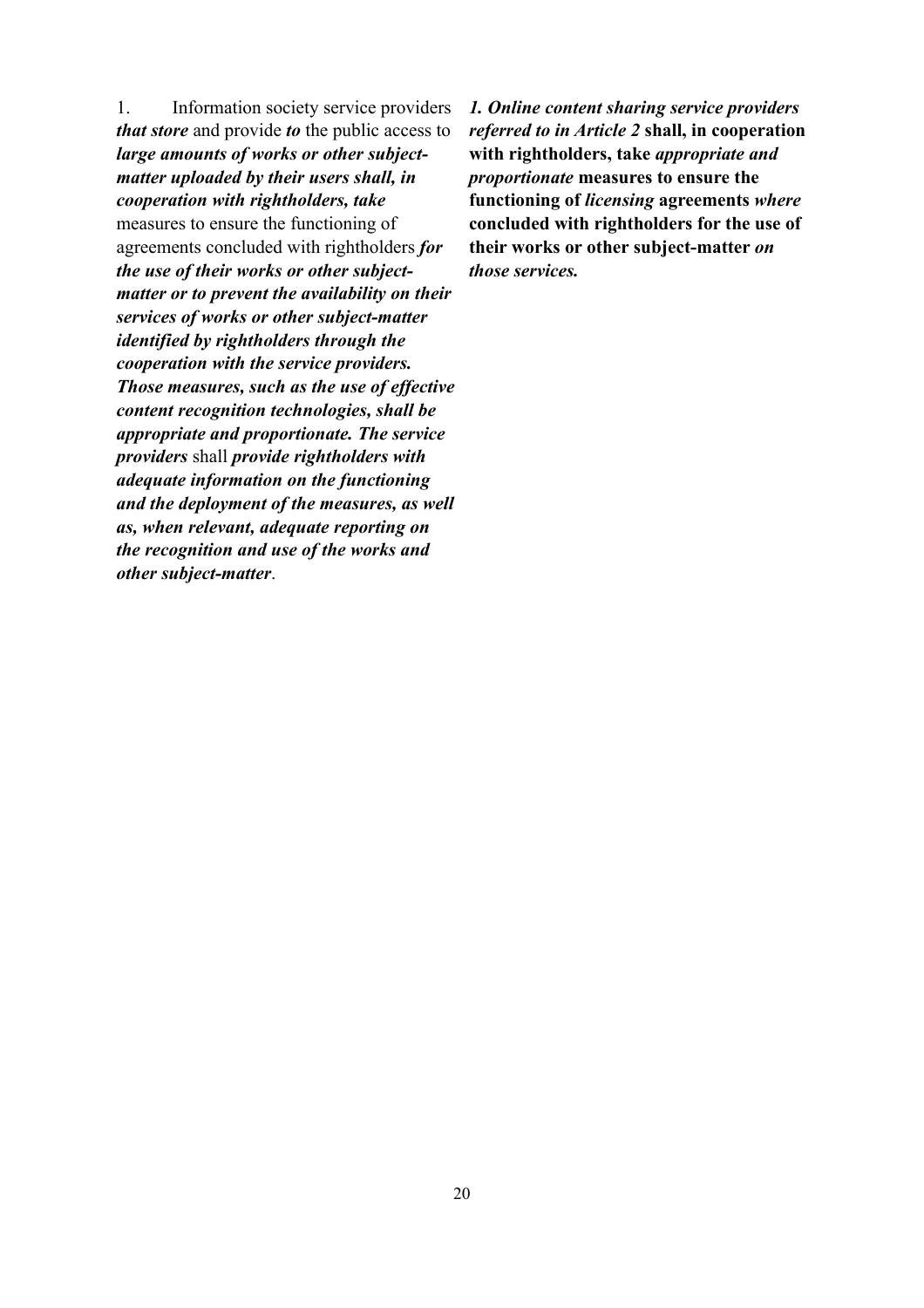*1a. Member States shall ensure that the online content sharing service providers referred to in paragraph -1 shall apply the measures referred to in paragraph 1 based on the relevant information provided by rightholders.* 

*The online content sharing service providers shall be transparent towards the concerned rightholders and its users and shall inform both rightsholders and its users of the measures employed, their implementation, as well as when relevant, shall periodically report on the use of the works and other subject-matter.* 

**1b. Members States shall ensure that the implementation of such measures shall ensure a fair balance is struck between the various fundamental rights protected by the Community legal order and shall not lead to general monitoring by online content sharing service providers of the information which they transmit or store.**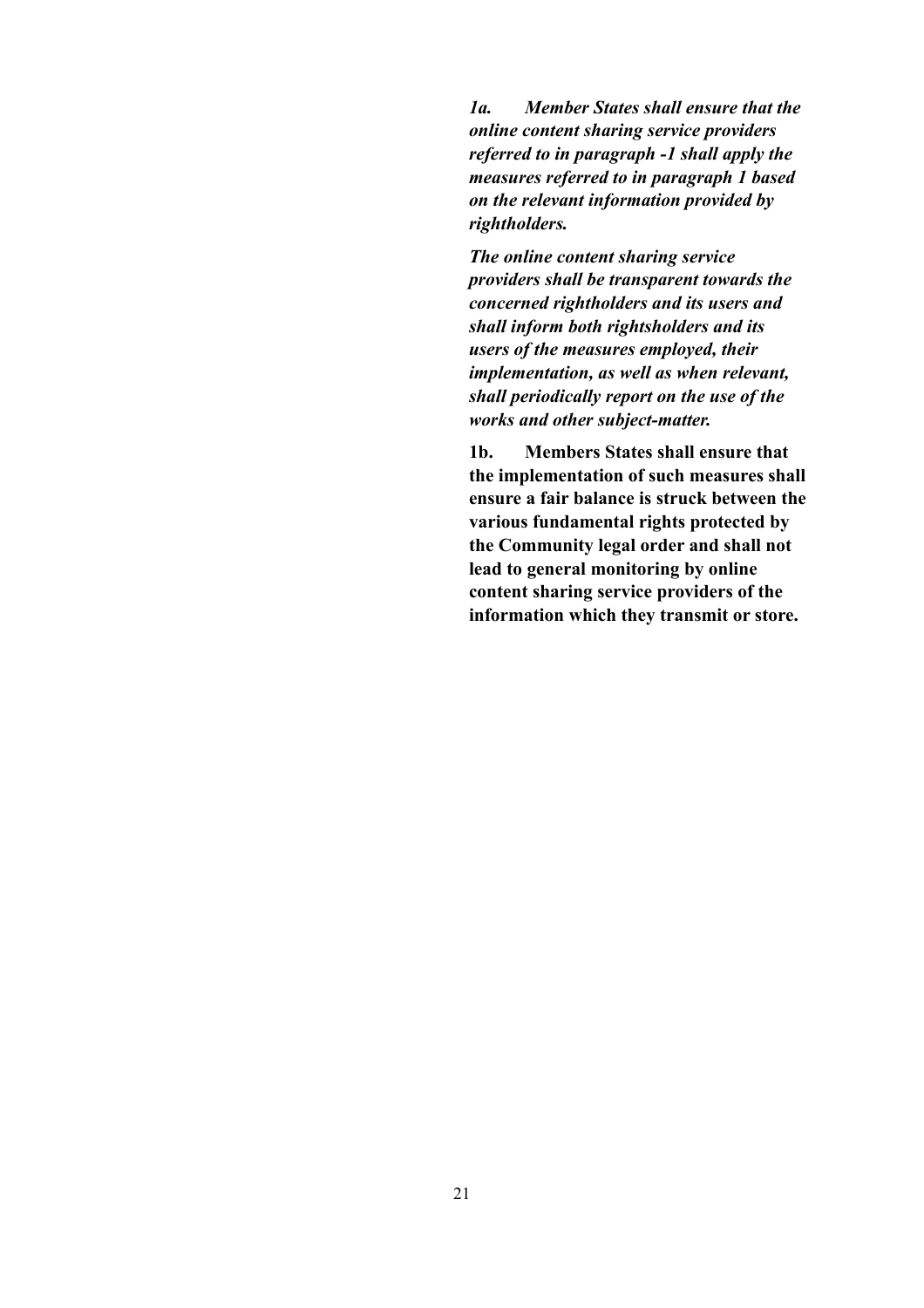2. Member States shall ensure that the service providers referred to in paragraph 1 put in place complaints *and redress* mechanisms that are available to users in case of disputes over the *application* of the *measures* referred to in paragraph 1.

2. *To prevent misuses or limitations in the exercise of exceptions and limitations to copyright,* Member States shall ensure that the service providers referred to in paragraph 1 put in place *effective and expeditious*  complaints and redress mechanisms that are available to users in case of disputes over the application of the measures referred to in paragraph 1. *Any complaint filed under such mechanisms shall be processed without undue delayand be subject to human review by a trusted third party designated by the Member States. Liability shall be incurred for any unjustified use of the measures referred to in paragraph 1, and dismissal of complaints should be motivated.* 

*Moreover, in accordance with Regulation (UE) 2016/679 and Directive 2002/58/EC, the measures referred to in paragraph 1 shall not require the identification of individual users and the processing of their personal data.* 

*Member States shall also ensure that, in the context of the application of the measures referred to in paragraph 1, users have access to a court or other relevant judicial authority to assert the use of an exception or limitation to copyright.*